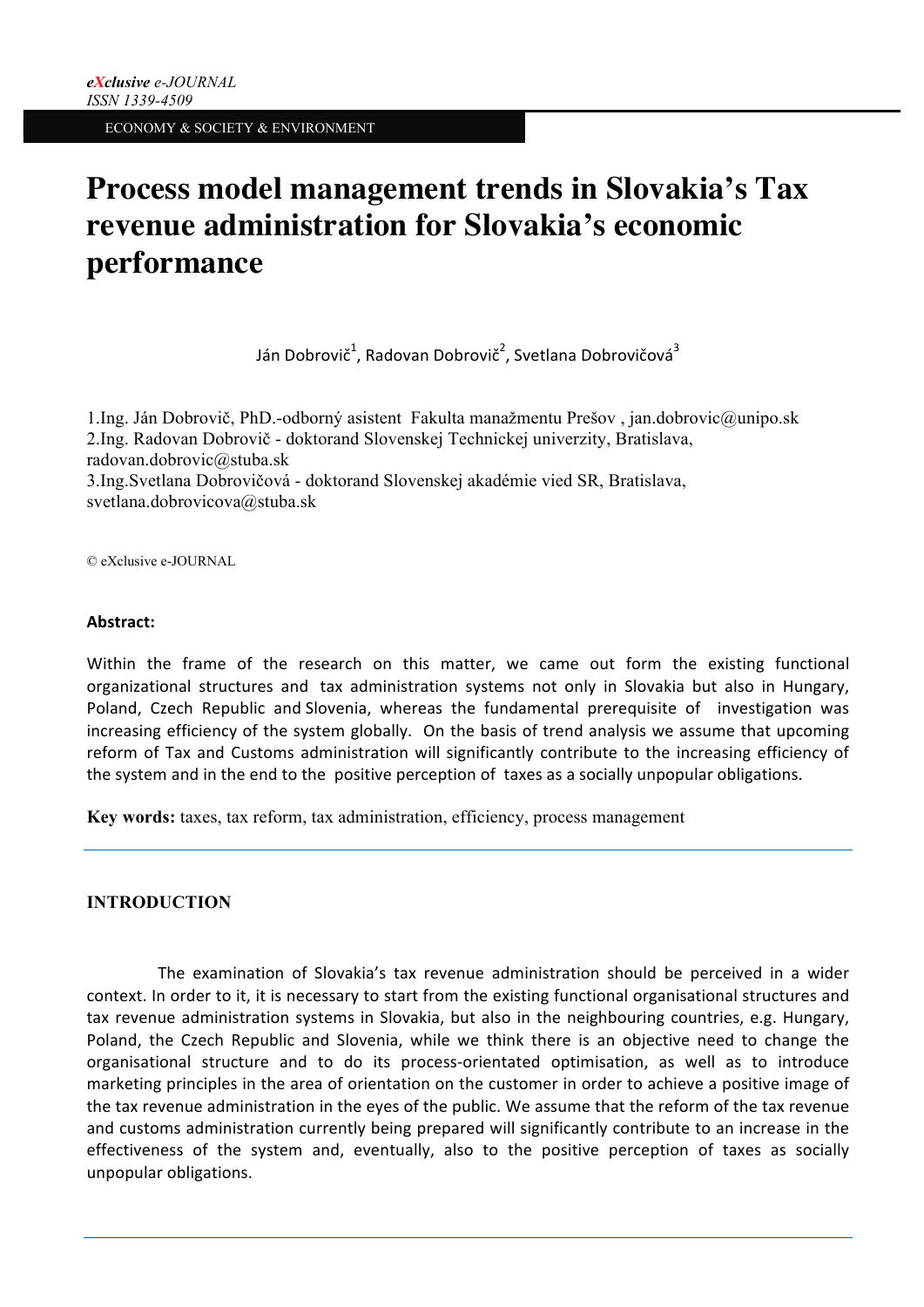# **1. DEVELOPMENT OF THE ORGANISATIONAL STRUCTURES OF TAX SYSTEMS**

#### § **Structuring by type of tax**

The basic criterion for the start of the oldest type of organisational structure of tax revenue administration was the structuring of executive bodies by individual existing types of tax. That type determined the creation of separate multifunctional departments for each type of tax, while such units functioned separately and mutually independently. The organisational structure divided in such a way fulfilled its purpose, but, despite that, it had its own functional shortcomings. It created space for the duplicity of functions, which caused ineffectiveness. If a taxpayer was subject of multiple types of taxes, the so adjusted system became complicated for him, with excessive amount of bureaucracy on the one hand and, on the other had, it was too complicated to manage the performance by taxpayers, separate control and debt collection. The ineffectiveness of the structure made around the type of tax is also underlined by the fact that there is an increased probability of unequal treatment of taxpayers and a decreased flexibility of the use of workers specialised in a certain type of tax. That eventually makes the planning and coordination of activities in the tax revenue administration managerially unsustainable.

## § **Structuring by functional groups**

This approach to the organisation of the tax revenue administration's work was made with the objective to improve the standardisation of work processes, to simplify the information flow and procedures concerning taxpayers, and to improve the operational effectiveness in general. Such an organisational structure places workers into functional groups (e.g. registration, accounting, information processing, control, collection, appeals, etc.), but, in general, works along a type of tax. When compared with the structure described in the previous chapter, created around types of tax, the application of the organisational structure based on groups increased the performance of the tax revenue administration (e.g. provided individual access points for tax enquiries, simplified the system of taxpayer registration, access to tax payments and accounting, etc.), and also increased the effectiveness of the tax control and debt collection. The modern theories of management, however, criticise such organisation of work for the division by functions, leading to the provision of poor, insufficient services and standardisation that does not bring effectiveness to the tax revenue administration due to taxpayers' varied and differing behaviours in the fulfilment of their obligations.

# § **Structuring by individual types of taxpayers**

The latest development in some developed countries has brought a model of organising services and law enforcement based on the principle of taxpayer segmentation (e.g. big taxpayers, small/medium-size taxpayers, employers, etc.). In this case the rationalisation in organising such functions by taxpayer types is in the fact that each group of taxpayers has different characteristics and behaviour and consequently represents a different level of risk in relation to the tax revenues. In order to manage those risks effectively, the tax revenue administration needs to develop and implement strategies (e.g. interpretation of the law, education of taxpayers, improving of the quality of services, focused tax inspections) that are suitable for the unique characteristics and ways of the fulfilment of tax obligations in the cases of individual types of taxpayers. From the management perspective, such a type of organisational structure creates space for the delegation of tasks and a vertical expansion of management, copying the needs of taxpayers, through the centralisation of key functional activities within a single management structure, which, consequently, improves the level of performance. Despite a multitude of advantages and its modern management approach, the application of such an organisational structure is, for the present, in its initial phase. In some countries, departments and divisions for big taxpayers are being introduced into the tax revenue administration system.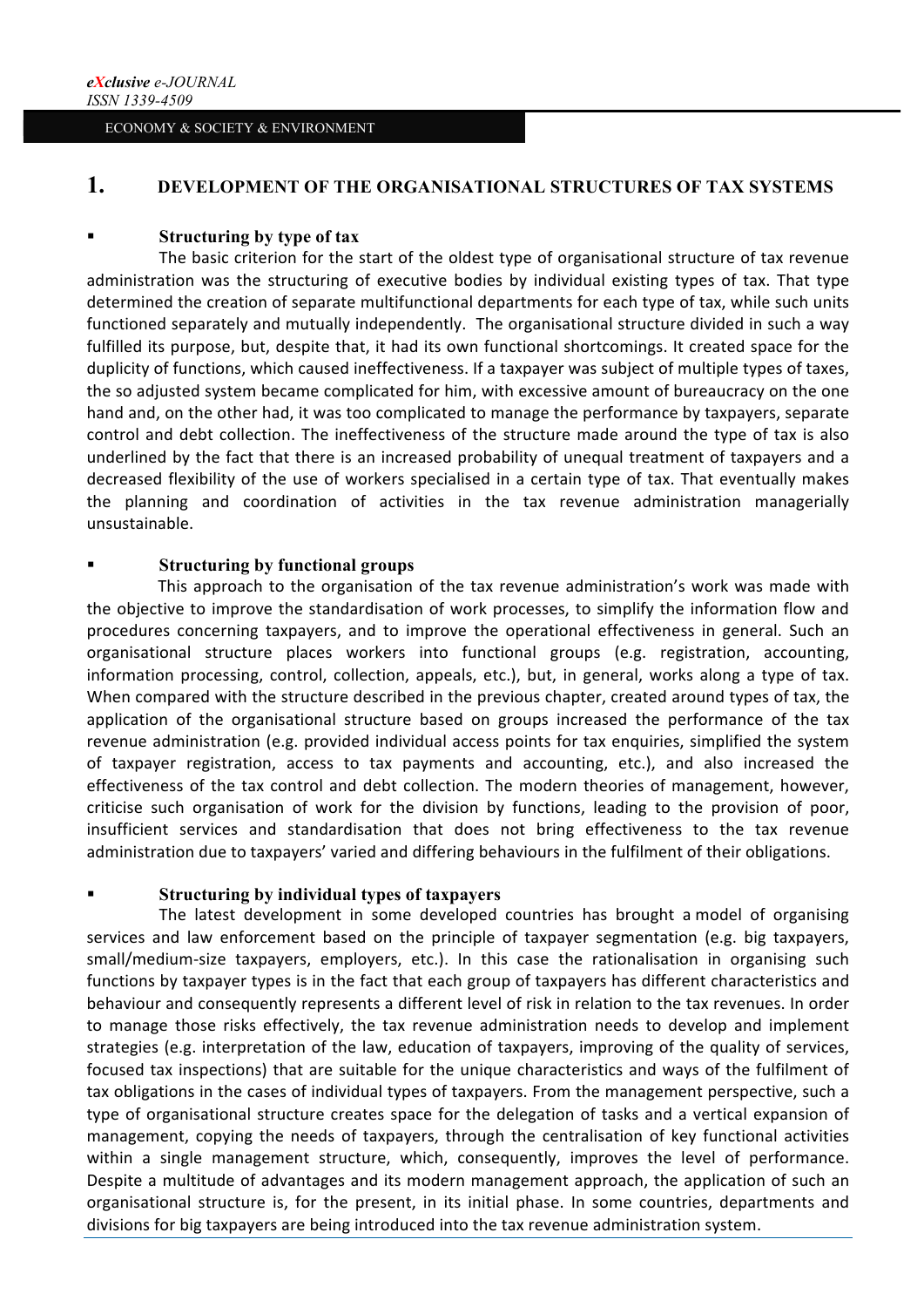# **2. TRENDS IN THE MANAGEMENT OF THE TAX REVENUE ADMINISTRATION IN SLOVAKIA AND IN NEIGHBOURING COUNTRIES**

Each of the monitored V4 countries and Slovenia declare the orientation of their tax revenue administrations that corresponds with the decisive parameters of the effective tax revenue administration of the European Union countries. The upcoming trends in the management of the tax revenue administration (TRA), in relation with the mentioned facts concerning the TRA management in the individual V4 countries and Slovenia, irrespective of the advancement of their economies, can be summarised into the following several points:

- a) Effort to increase the voluntary fulfilment of tax and health and social welfare insurance obligations, professionalism, partnership and correctness in the relations with the tax revenue administration clients;
- b) Continual activities supporting the decreasing of tax arrears and tax evasion;
- c) Building an organisation communicating with its employees and clients professionally, openly, intelligibly and timely;
- d) Effort to use human resources more effectively, to be an employer offering a job perspective and the growth of the employees' professional level;
- e) The utilisation of the information technology in the TRA with the objective to get closer to the taxpayer and to speed up the tax offices' work processes in the area of administration;
- f) To constantly look for new opportunities for the improvement, increasing of the quality and making services more effective without major modifications of the legislation;
- g) Education and training of workers in order to create a more versatile work potential;
- h) Effort to implement an effective system for the measurement of the quantity and quality of work at all levels of the tax revenue administration, set for each critical factor of success and representing a measurable value.

As a starting point of the upcoming trends in Slovakia' tax revenue administration we take the Government's Programme Declaration<sup>1</sup> of 4.11.2002, which, in the part "Economic Policy", sets out the following objectives in the tax revenue administration: simplify the tax legislation, update the parts of the tax laws that allow ambiguous interpretation, simplify the sanction system in the area of tax revenue, decrease direct taxes, shift the tax burden from direct taxes to indirect taxes, reassess the application of property tax rates, unify income tax rates, analyse the possibility to introduce a flat tax, strengthen the tax revenues of municipalities, specify own tax revenues of higher territorial units, secure strict, direct, fair and effective collection of taxes, decrease tax rates, restrict tax evasion, and create a new system of horizontal financial balancing.

"Slovakia is the eighth most attractive European country from the perspective of tax systems. In the KPMG International's ranking, compiled on the basis of a survey of European company representatives' views on the attractiveness of domestic tax regimes, Cyprus was placed at the top, followed by Switzerland. Both countries obtained high ranking thanks to a unified interpretation of the tax legislation, minimum changes in tax laws and relatively low tax rates."  $2^2$ 

 

2 http://ekonomika.sme.sk/c/3685557/Slovensko-ma-osmy-najpritazlivejsi-danovy-system-v-Europe.html

<sup>1</sup> http://www-8.vlada.gov.sk/index.php?ID=918 – Programme Declaration of the Government 2002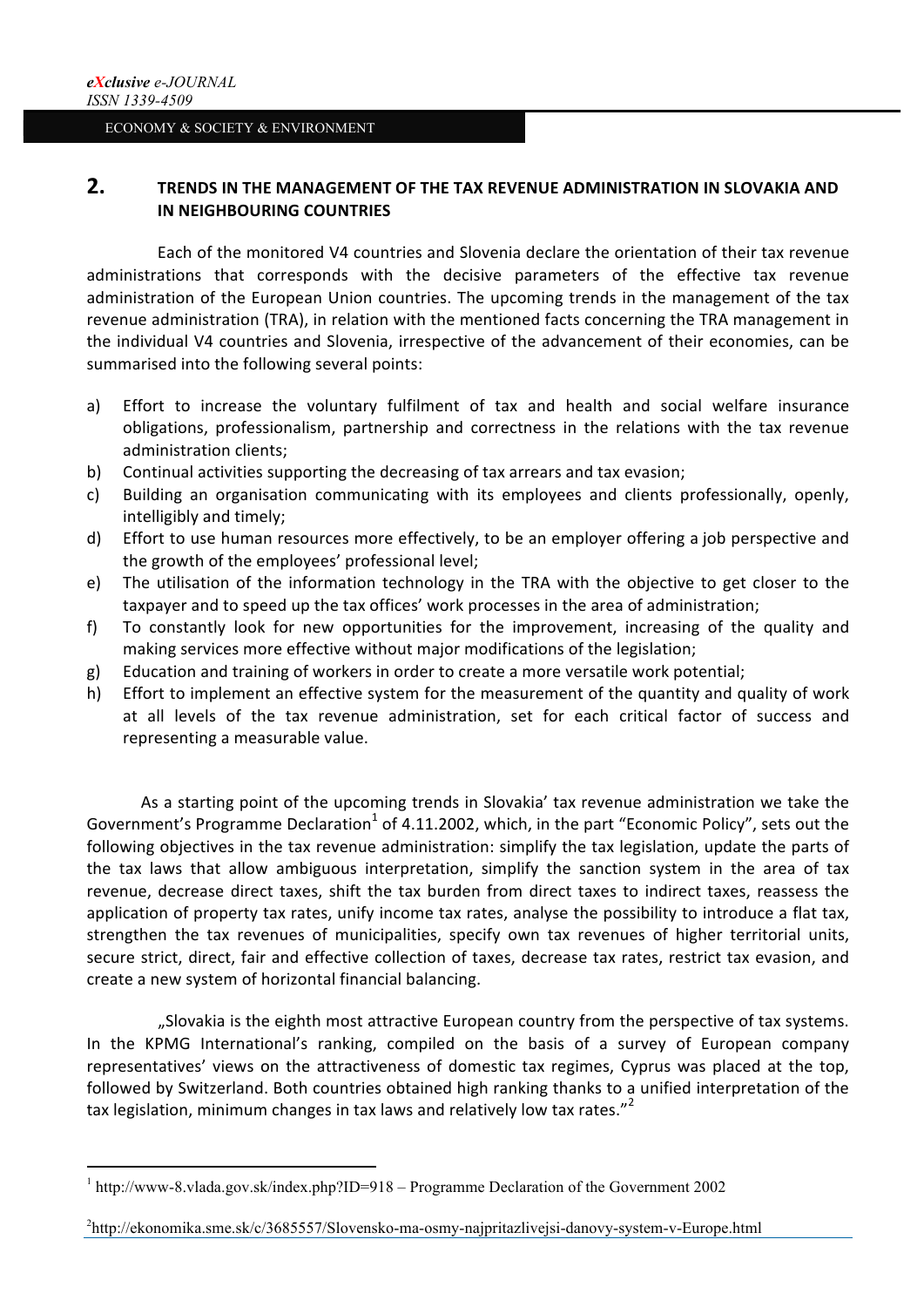The survey<sup>3</sup> was carried out by KPMG International<sup>4</sup> and its results reflect the views of more than 400 tax specialists in multinational companies in Europe. The evaluation criteria included the attractiveness, administrative demands, consistency, long-term stability, extent of legislation, tax rates and relations with tax offices. At the European level, according to the survey results, the least attractive area is the extent of the tax legislation. The order of the countries is specified on the basis of "absolute attractiveness", which was calculated as a difference between the percentage of the respondents according to whom the key aspects of their domestic taxation systems were attractive, and the percentage of not satisfied respondents.

Slovakia, and not just by the last tax revenue administration reform of 2007 or by the introduction of a flat tax rate, joined the progressive countries of the European Union and significantly boosted its attractiveness and competitiveness.

From the perspective of tax management levels within Slovakia, the current state can be defined as an officially two-level management, but by the transfer of some competences of the Slovak Tax Revenue Directorate (DR SR) to its detached offices (DO), it is, in fact, a three-level management, whose justification is based on the need to manage 102 tax offices, which is not possible to do from a single centre. Such organisation of the tax revenue administration is not optimal due to the following reasons:

- The performance of the main processes is fragmented by the territorial principle, while each tax office (TO) (small, medium as well as large) runs all processes related with the administration and control of taxes and tax execution, so it is not possible to achieve the optimisation of the performance of such processes or of costs of their performance from the perspective of the tax revenue administration as a whole;<sup>5</sup>
- The system of the deployment of tax offices is little flexible, as it does not allow to adapt the deployment of the basic organisational units to the needs of taxpayers;
- In the current system of management, DOs represent an administrative level of management, while there has been a long-term need in their work to concentrate the performance of some processes (e.g. accounting, payroll) that are unnecessarily split between the tax revenue directorate (DR SR) and the DOs and increase the administrative and communication demands;
- In the work of DOs' employees, there are problems that are characteristic for organisations that, along the line management, also apply other types of management (e.g. project, specialisedmethodological, etc.). It is, for example, the case of the assignment of tasks by specialised managers of DR SR, which can collide in timing with tasks assigned by line DOs' managers.

On the basis of the above-mentioned, the concept of the reform being prepared takes into consideration the principle of justice, neutrality, simplicity, unambiguousness, efficiency and the exclusion of double taxation. The Financial Policy Institute's analyses dated to  $2001 - 2004$  show the reasons for the clear need of a reform:

Complexity of the tax law  $-$  lack of clarity;

 

- A lot of exemptions, liberations and reliefs, leading to social ineffectiveness, when the production and consumption is not influenced by the supply and demand, but also by tax advantages;
- Variability of the specification of the tax base, which allows the optimisation by the taxpayer, which increases administrative costs and decreases the possibility to control.

<sup>3</sup> http://www.kpmg.com/SiteCollectionDocuments/2007CorporateandIndirectTaxRateSurvey.pdf

<sup>4</sup> KPMG is a global network of companies providing services in the field of auditing, taxes and consulting. Its member companies operate in 145 countries and employ more than 123,000 workers

<sup>5</sup> RAŠNER, J., RAJNOHA, R.: Nástroje riadenia efektívnosti podnikových procesov (Tools for Managing the Effectiveness of Enterprise Processes), Zvolen : TU in Zvolen, 2007.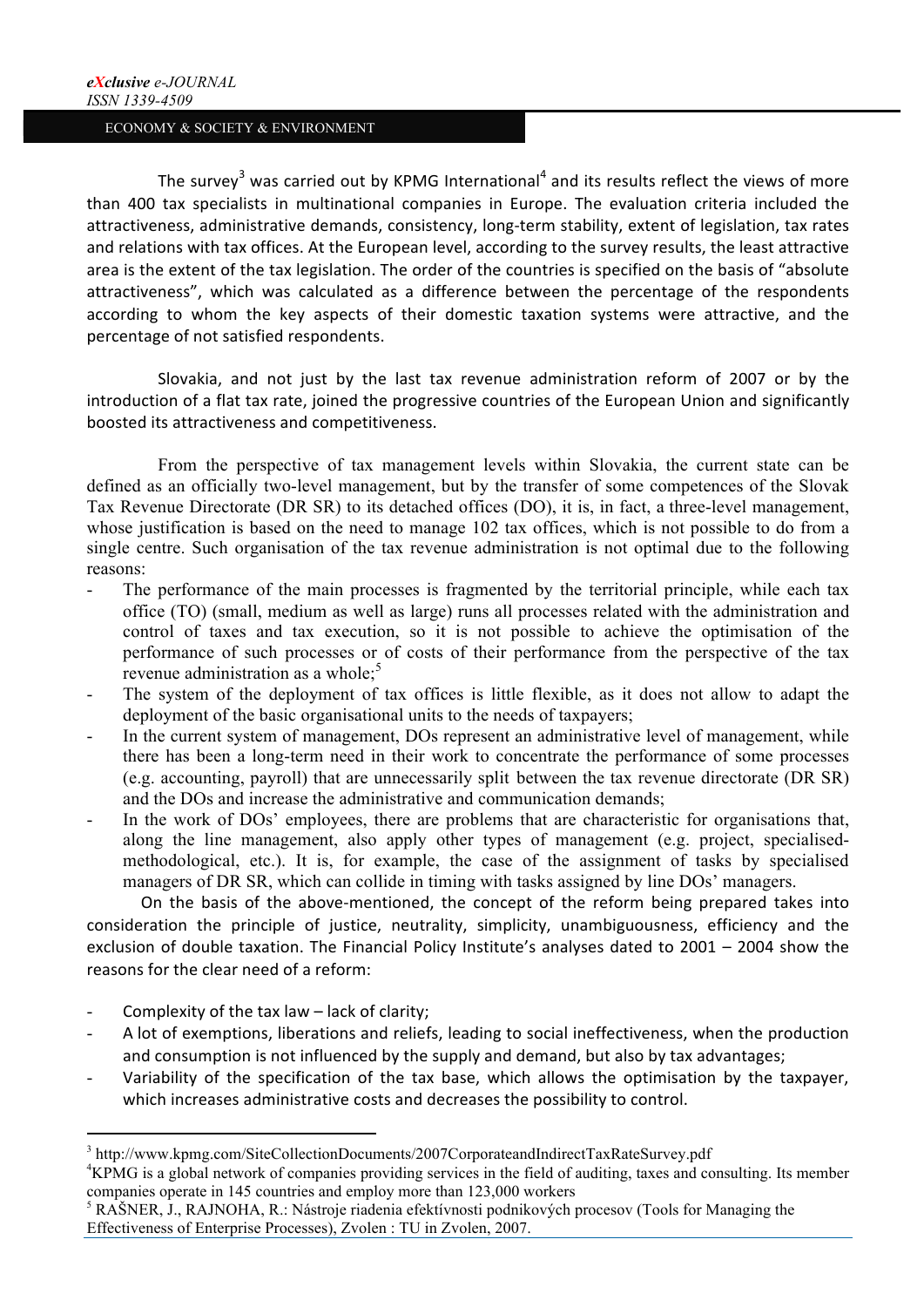From the perspective of the management and organisation of the tax revenue administration, as further reasons we can consider:

- Complexity of the organisational structure duplicity of functions and powers at the central and regional levels;
- A costly administrative tax revenue administration apparatus;
- Non-transparent project management, decreased possibility to control processes;
- The taxpayers' unwillingness to pay taxes;

The Slovak government's intention, declared in the mentioned Slovak Government's Programme Declaration, is to carry out the reform of the tax revenue administration in a way that makes it more effective, with the objective to methodologically help the taxpayers with a good taxpaying discipline and to uncover taxpayers that avoid the payment of taxes. The objective is to create conditions for an effective co-ordination of public administration bodies, to guarantee the access by citizens via the Internet, and to secure the interconnection of information systems of public administration bodies. The reform of the customs administration, with the vision of uniting the tax, duty and health and social welfare insurance premium collection processes, is also a priority task of the Slovak Ministry of Finance. The reform should take place in two phases: the first one will unite the tax revenue and customs administrations; in the second one, the tax, duty and health and social welfare insurance premium collection will be united.

The first phase has the name UNITAS I and part of it is a reform of the tax revenue and customs administration. For that phase it is proposed to examine the possibilities of process synergies in the tax revenue and customs administrations, to adopt legislative changes resulting from both audits and to subsequently coordinate the implementation of changes in both institutions. That determines the subsequent decision whether the optimization process will result in the uniting of the tax revenue and customs administrations or whether they will keep existing separately. It is proposed to develop a feasibility study, which would comprehensively assess the essential preconditions, possible benefits, and risks of uniting the tax, duty and health and social welfare insurance premium collection.

The second phase of the reform being prepared, also called UNITAS II, and its launch, will be influenced by the successful realisation of the benefits of the UNITAS I phase. In the UNITAS II phase, after the development of process models in the institutions concerned, a process model of the united collection should be developed, with a subsequent change in the legislation and the adaptation of the information technology (IT) support of the affected organisations.

The optimisation of the processes in line with the above-mentioned intentions focuses in particular on:

- Centralisation of the tax revenue and customs methodology at the Financial Directorate (FR SR);
- Centralisation of services for the public at the FR SR;
- Centralisation of the payment contact and of the accounting of taxes, fees and duties at the FR SR;
- Concentration of the execution process at Financial Offices (FOs);
- Concentration of the control process at the FOs;
- Concentration of taxes:
- Splitting of tax administrators' tasks by the character of activities and the uniting of tax administrators' registration and administrative activities:
- Centralisation of support processes at the FR SR;
- Unification and simplifying of forms for obliged taxpayers;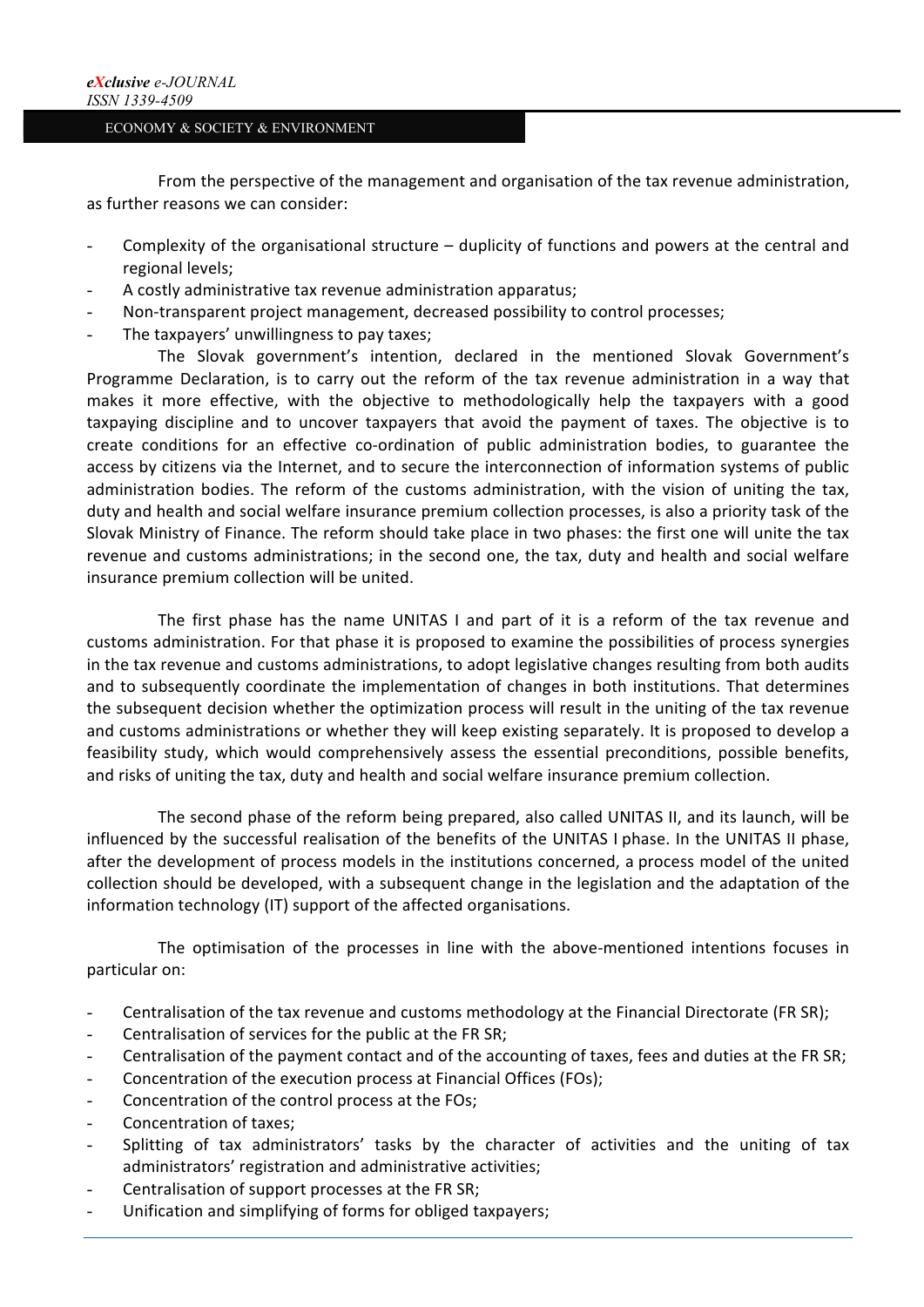- Introduction of a unified identifier for natural persons and legal entities;
- Development of electronic services and elimination of paper-based communication;
- Development of electronic communication with other public administration bodies and with other bodies and institutions:
- Reduction of bureaucracy through the introduction of e-government, electronic communication and digitising of files:
- Reduction of the taxpayer's loading by the removal of the duplicity of the provision of information to public administration bodies.

Through that process, Slovakia is getting closer to an effective taxation system, which will mean an increased effectiveness and competitiveness of our country within EU countries. The impacts of the proposed changes can be split into two basic categories. The first one includes the benefits of the reform of the tax revenue and customs administration that have in particular the character of cost and time savings, of increased added value and work efficiency, etc. The second category is represented by the expenditures made to achieve the individual objectives on the reform of the tax revenue and customs administration. Both of the mentioned categories are further split into the impacts on the taxpayer, i.e. the user, and the impacts on the public administration. The expenditures and benefits of the reform either have a one-off, time-limited, or permanent character. From the financial perspective, the impacts with a permanent or repeating effect are of the greatest significance.

#### **CONCLUSION**

In the research of the issue, we started from the existing functional organisational structures and tax revenue administration systems not just in Slovakia, but also in Hungary, Poland, the Czech Republic and Slovenia, while the basic assumption of the examination was an increase in the effectiveness of the system as a whole, through a change in the organisational structure and its optimisation, as well as through the introduction of marketing principles in the area of orientation on the customer in order to achieve a positive image in the eyes of the public.

The introduction of the reform in Slovakia's tax revenue administration (TRA) that is being prepared lies in the optimisation of the number of tax offices (TOs) and in the change of the organisational structure, which will bring significant savings in their budgets. In the next phase, the uniting of the tax revenue and customs administrations is being planed with the objective to subsequently unify the collection of taxes, duties and health and social welfare insurance premiums.

From the managerial perspective, the following expectations of the benefits of the reform are significant:

- Better administration of the state's receivables with the possibility of their mutual compensation and a stronger position in receiverships;
- Optimisation of the number of employees by the elimination of the performance of duplicate activities and by the reduction of management positions:
- Decreased costs of the running of a united organisation.